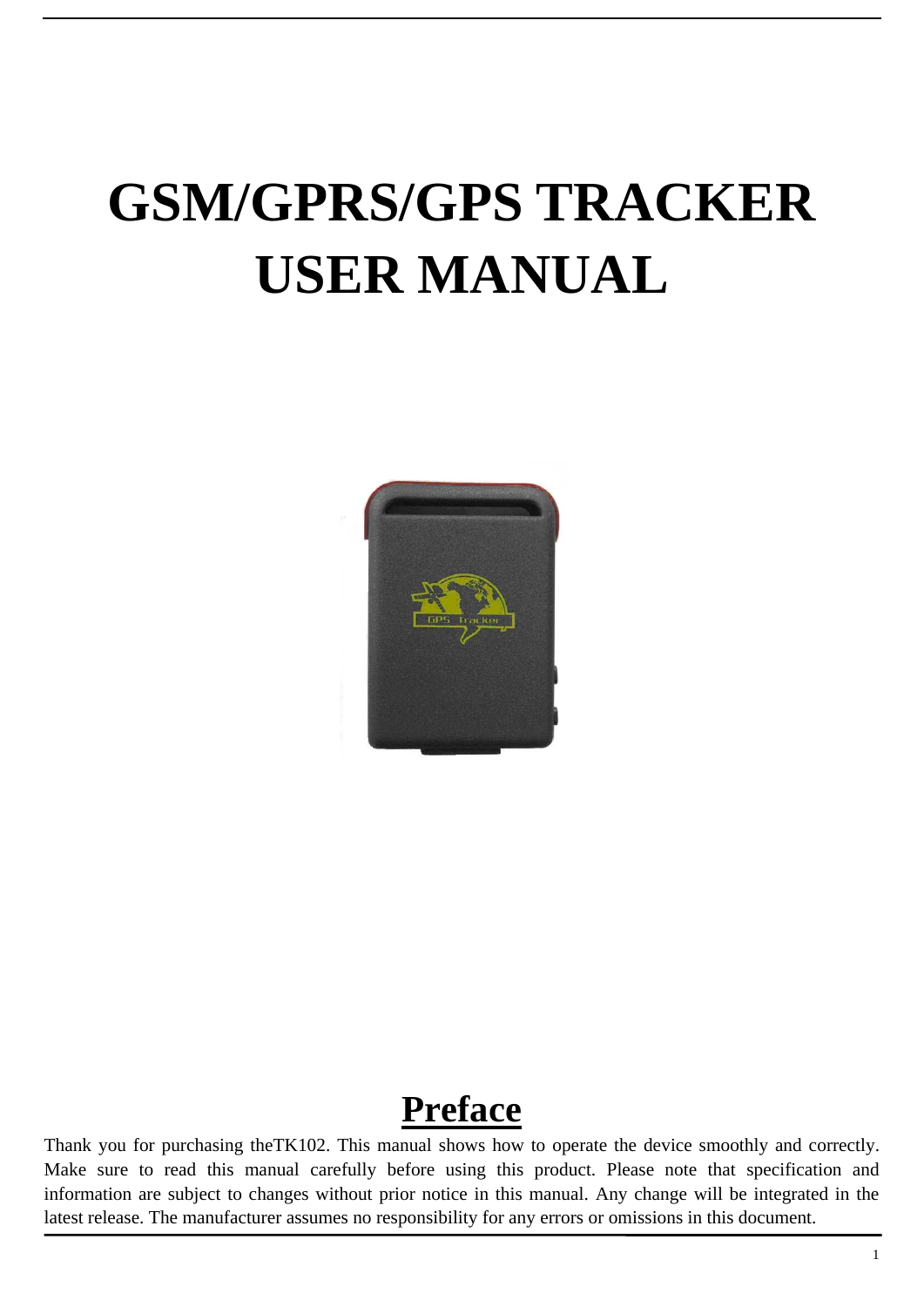# **Content**

| 1 Summary                   |                              | 3                       |
|-----------------------------|------------------------------|-------------------------|
| 2 Application               |                              | 3                       |
| 3 Hardware description      |                              |                         |
| 3.1 Front face              |                              | 3                       |
| 3.2 Rear face               |                              | 3                       |
| 3.3 Side face               |                              | 3                       |
|                             |                              | $\overline{\mathbf{4}}$ |
| 3.5 Interior                |                              | $\overline{\mathbf{4}}$ |
| <b>4 Specifications</b>     |                              | $\overline{\mathbf{4}}$ |
| 5 Usage                     |                              |                         |
| 5.1                         | <b>SIM</b> card installation | 5                       |
| 5.2                         | <b>Battery and Charger</b>   | 5                       |
| 5.3<br><b>Quick Startup</b> |                              | 6                       |

| ິ                               | Quick Dial tup                |                                                                          | v  |
|---------------------------------|-------------------------------|--------------------------------------------------------------------------|----|
| 5.4                             | <b>Initialization</b>         |                                                                          | 6  |
| 5.5                             | <b>Change the password</b>    |                                                                          | 6  |
| 5.6                             | <b>Authorization</b>          |                                                                          | 7  |
| 5.7                             | <b>Real-time polling</b>      |                                                                          | 7  |
| 5.8                             | <b>Auto track</b>             |                                                                          | 8  |
| 5.9                             | <b>Voice Surveillance</b>     |                                                                          | 8  |
| 5.10                            |                               | Modes switch between "track" and "monitor"<br>-------------------------- | 8  |
| 5.11                            | Geo-fence                     |                                                                          | 8  |
| 5.12                            | <b>Movement Alert</b>         |                                                                          | 9  |
| 5.13                            | <b>Overspeed Alert</b>        |                                                                          | 9  |
| 5.14                            | <b>IMEI</b> Check             |                                                                          | 9  |
| 5.15                            | <b>SOS Button</b>             |                                                                          | 10 |
| 5.16                            | Low battery alert             |                                                                          | 10 |
| 5.17                            | <b>Hidden number tracking</b> |                                                                          | 10 |
| 5.18                            | <b>SMS</b> center             |                                                                          | 10 |
| 5.19                            | <b>GPRS</b> setting           |                                                                          | 11 |
| <b>6 Cautions</b>               |                               |                                                                          | 11 |
| <b>7 Faults &amp; Solutions</b> |                               |                                                                          | 11 |
|                                 |                               |                                                                          |    |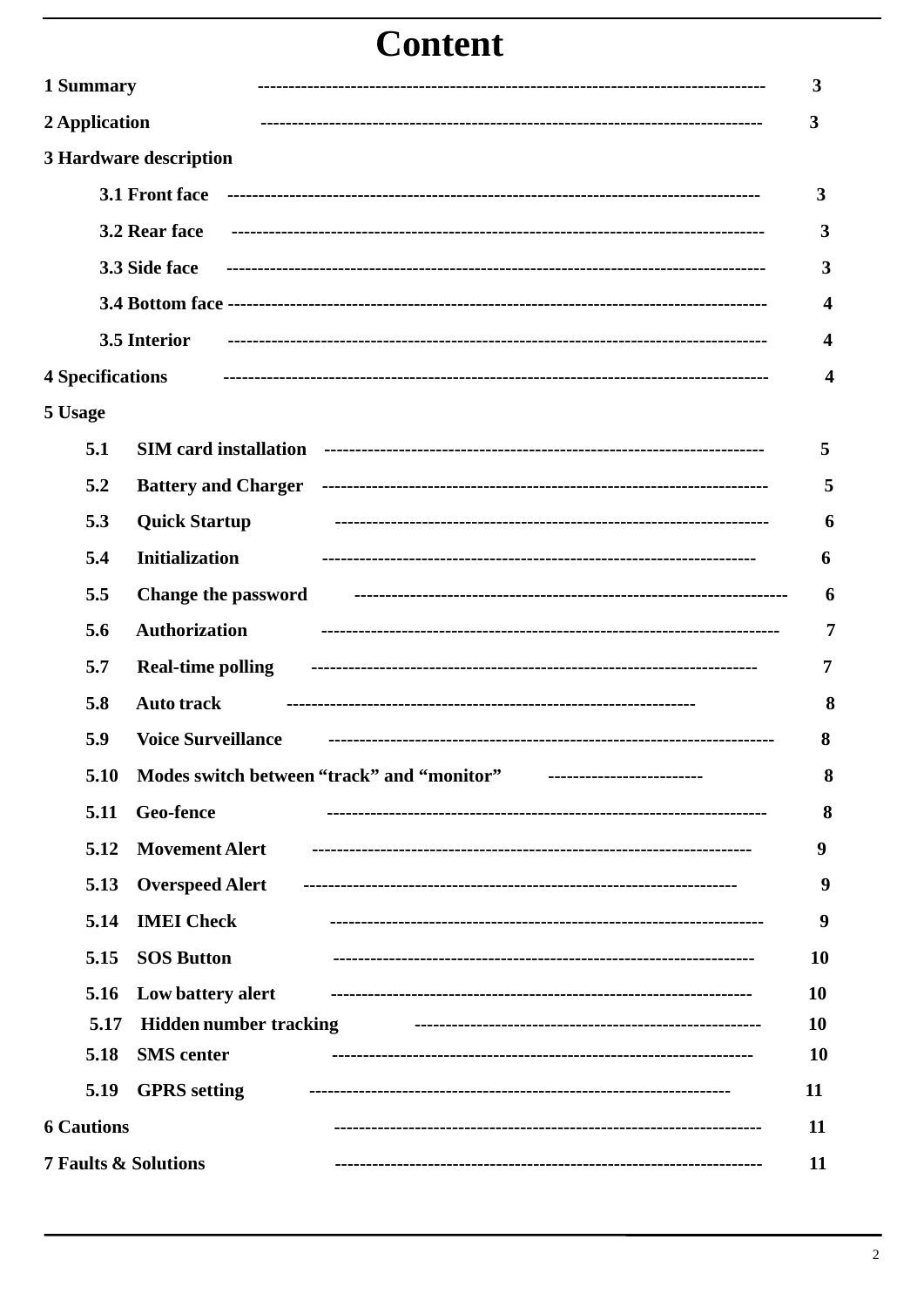## **1 Summary**

Working Based on existing GSM/GPRS network and GPS satellites, this product can locate and monitor any remote targets by SMS or GPRS.

## **2 Applications**

- Vehicle rental / Fleet management etc
- Protect child / the old / the disabled / pet etc
- Provide peace-of-mind for businessmen
- Manage personnel
- Track criminals secretly

# **3 Hardware Description**

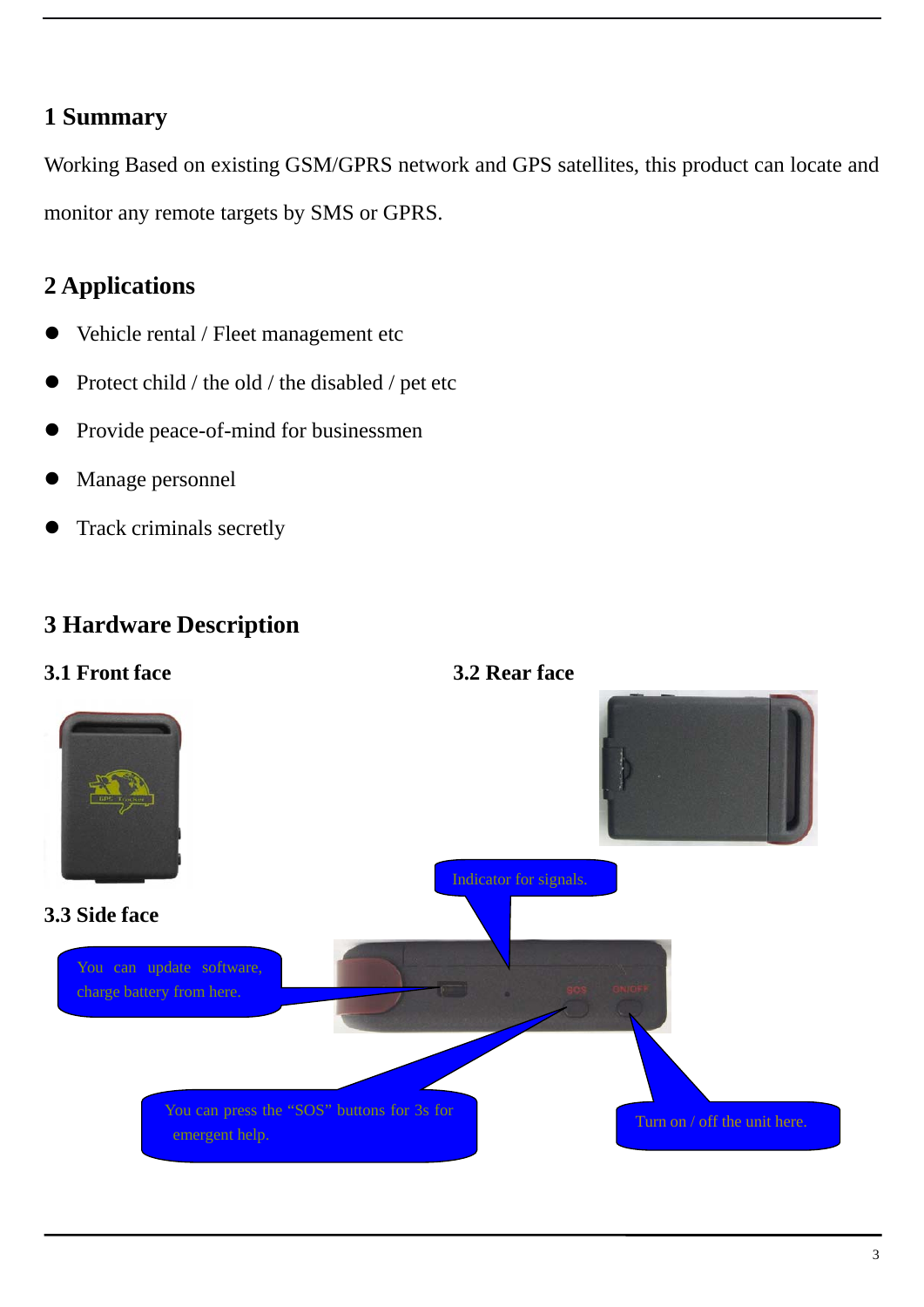

#### **3.5 Interior**



# **4 Specs.**

| Content                   | Specs.                                                       |
|---------------------------|--------------------------------------------------------------|
| Dim.                      | 64mm x 46mm x 17mm(1.8"*2.5"*0.65")                          |
| Weight                    | 50 <sub>g</sub>                                              |
| <b>Network</b>            | <b>GSM/GPRS</b>                                              |
| Band                      | 850/1800/1900Mhz or 900/1800/1900Mhz or 850/900/1800/1900    |
| GPS chip                  | SIRF3 chip                                                   |
| <b>GSM/GPRS</b><br>module | Siemens MC55 or Siemens MC56 or Simcom300 or Simcom340       |
| GPS sensitivity           | $-159dBm$                                                    |
| GPS accuracy              | 5m                                                           |
| Time To First Fix         | Cold status<br>45s<br>35s<br>Warm status<br>Hot status<br>1s |
| Car charger               | $12 - 24V$<br>input<br>5V<br>output                          |
| Wall charger              | $110 - 220V$<br>input<br>5V<br>output                        |
| <b>Battery</b>            | Chargeable changeable 3.7V 800mAh Li-ion battery             |
| Standby                   | 48hours                                                      |
| Storage Temp.             | -40 $\rm{^{\circ}C}$ to +85 $\rm{^{\circ}C}$                 |
| Operation Temp.           | -20 $\rm{^{\circ}C}$ to +55 $\rm{^{\circ}C}$                 |
| Humidity                  | 5%--95% non-condensing                                       |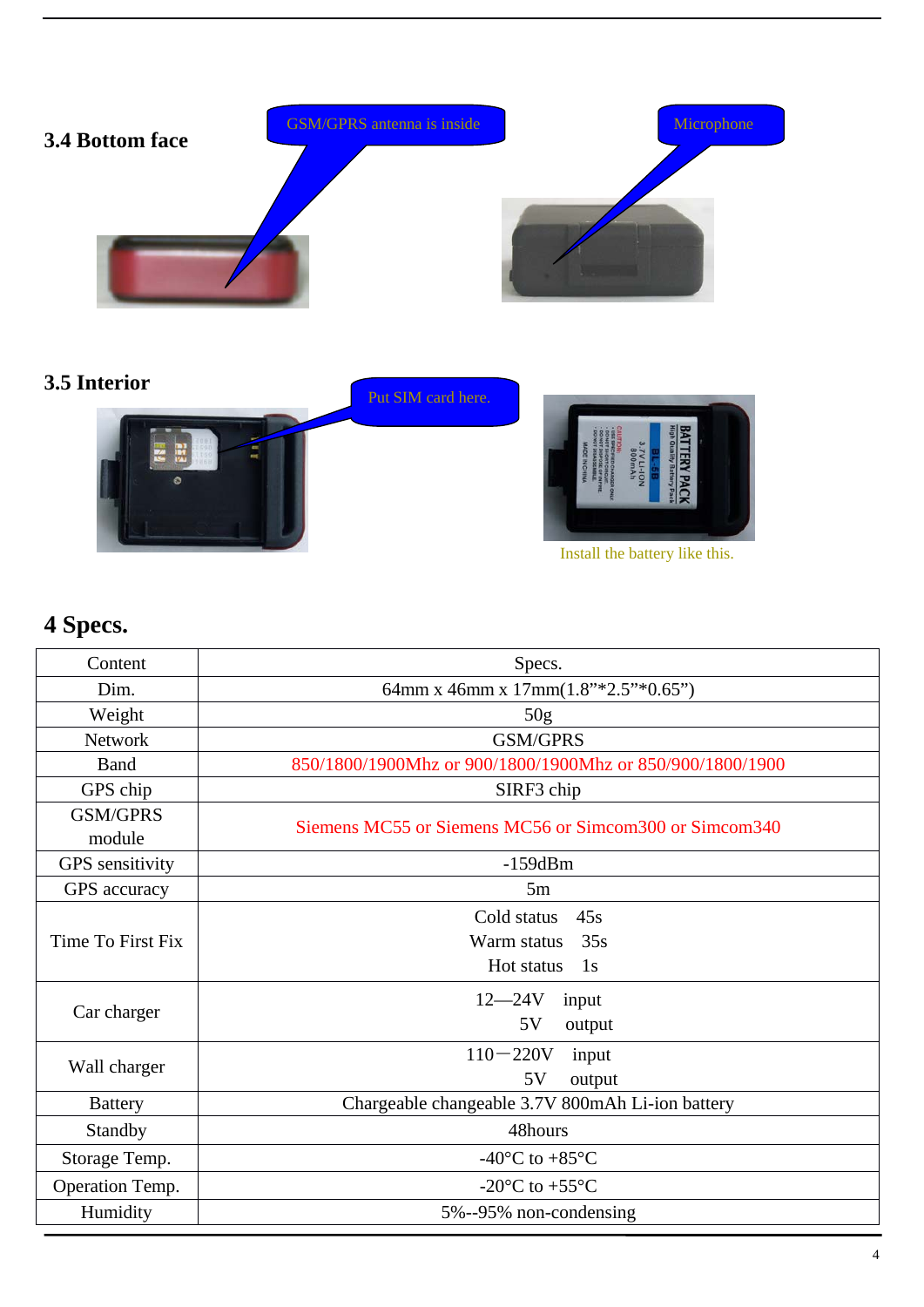# **5 Usage**

#### **5.1 SIM card installation**

Make sure that there is no **call transfer** and **call display is on**, and **PIN code** off. The SMS message must in Text format, can't be identified for PDU format.

#### **Steps:**

- 1 Open the rear cover, and pick out the battery.
- 2 Push the foil along and turn it left.



3 Put the SIM card into the holder, and turn the foil right and fasten it in place.



#### **5.2 Battery and Charger**

Do charge the battery to capacity in 8 -12 hours for first use. Please use the battery and charger provided by the manufacturer. This unit adopts built-in Li-ion battery, and full battery will support around 48 hours use on end. After first use, the battery can be charged fully in 3-5hours. **Cautions:**

- **a:** For it's Li-ion battery, which contains harmful chemicals and may burst, please don't bump, puncture it violently and keep it off fire.
- **b:** Please charge the battery in time to keep it working normally.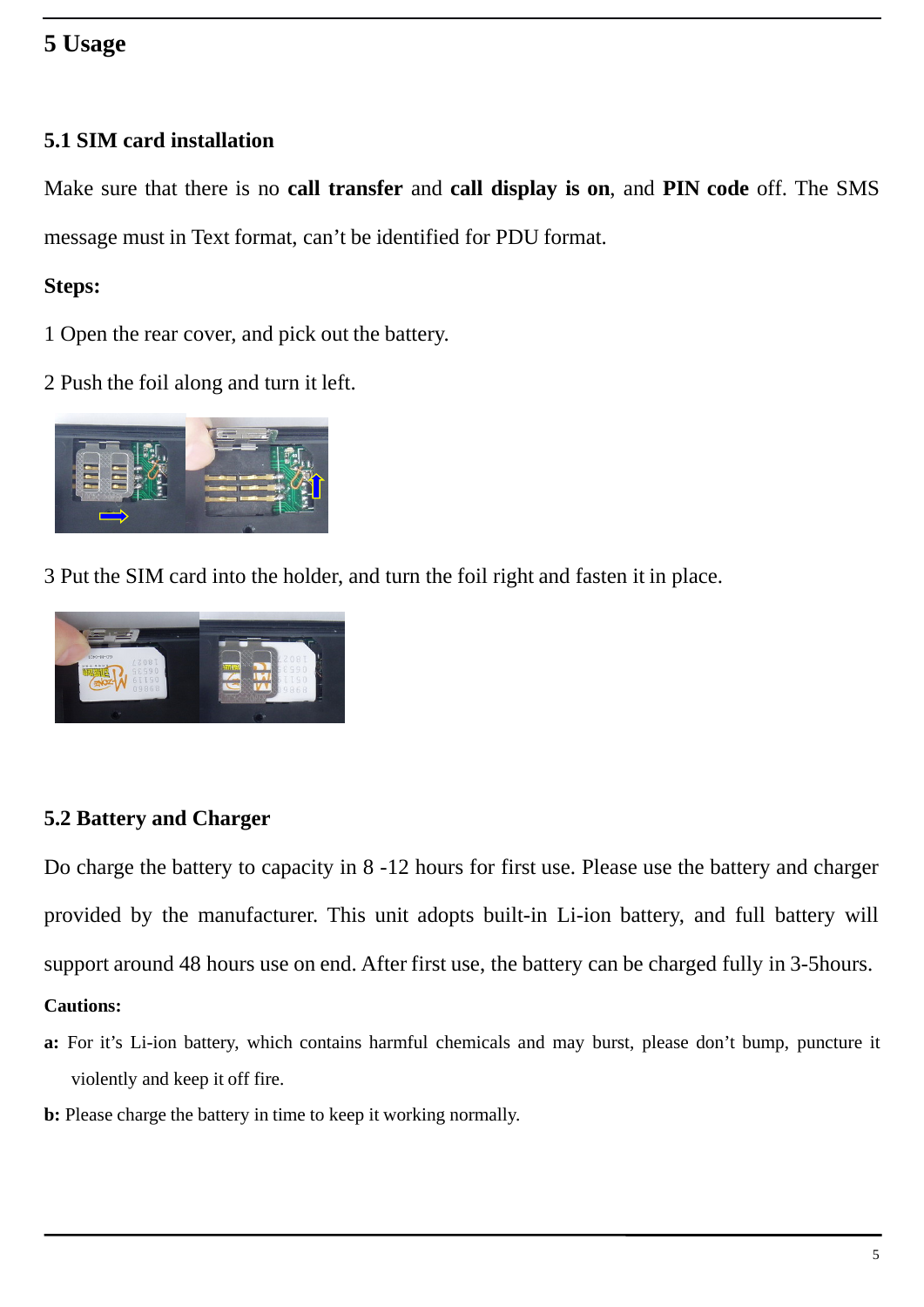#### **5.3 Startup**

- Put the SIM card and battery in place.
- z Turn on the unit **outdoors** by pressing the "on/off" button until the indicator is on.
- For first use, please initialize the unit and restore it to default setting. (please refer to 5.4 for instruction.)
- In 10 or 40 seconds, the unit will begin to work and acquire the GSM signals as well as the GPS signals. The indicator will keep flashing every 4 seconds when the unit has received the signals, otherwise it will keep on.
- When this unit receives GPS signals normally, you can use it and do all the following settings.

#### **5.4 Initialization**

Send "begin+password" in SMS to the unit, it will reply "begin ok" and initialize all the settings. (default password: 123456)

#### **5.5 Change the password**

Send SMS password+old password+space+new password to change the password.

Remark:

5.5.1 Be sure keep the new password in mind, you have to upload the software to restore the original setting in case of losing the new password.

5.5.2 Make sure the new password is in 6 digits, or else the tracker can not recognize the password.

#### **5.6 Authorization**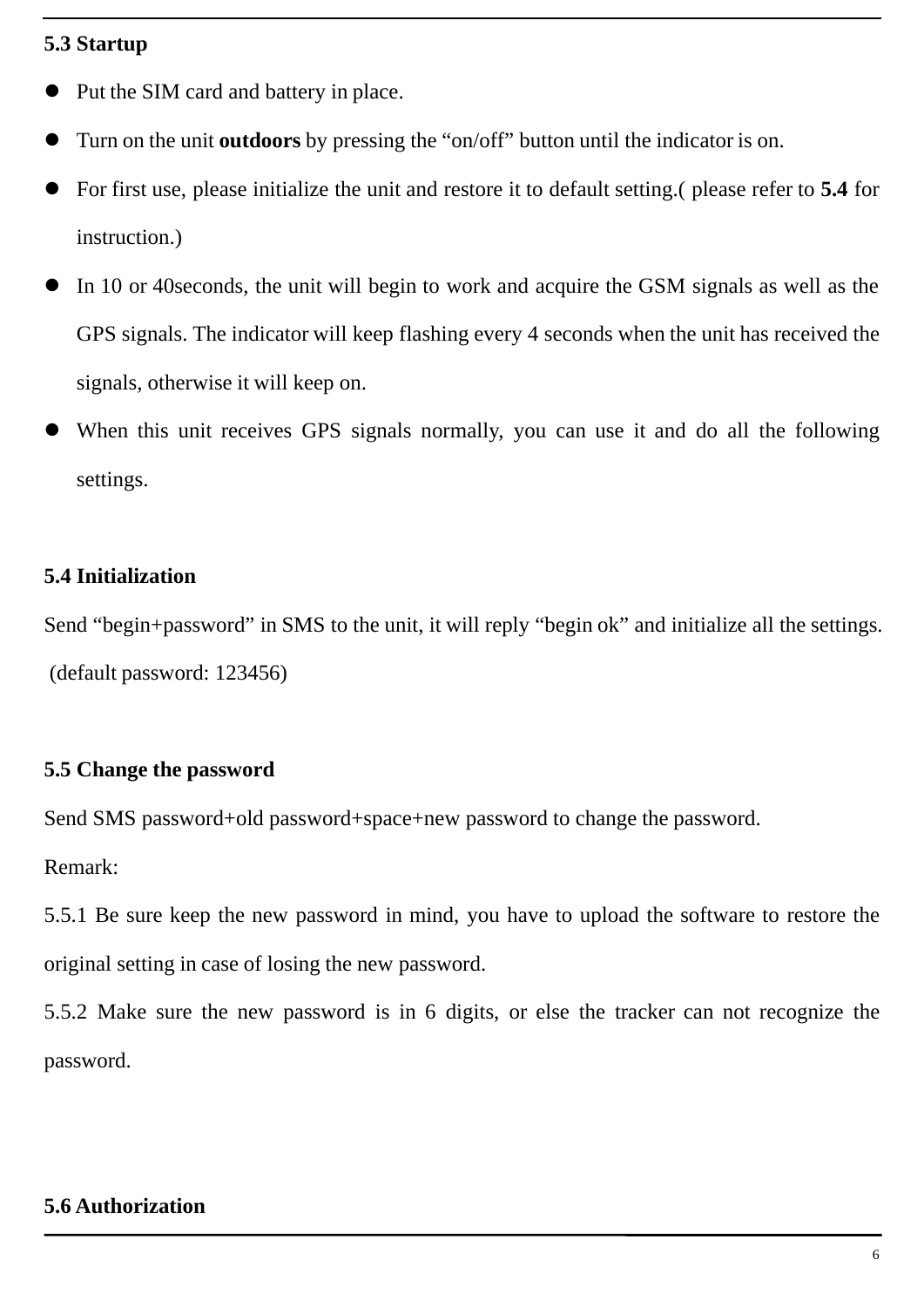There are only 5 numbers able to be authorized.

5.6.1 Call the tracker for 10 times, it will make the cell phone number as the authorized number automatically.

5.6.2 Send SMS admin+password+space+cell phone number to set up a authorized number. The other authorized numbers should be set by the first authorized number. If the number is successfully authorized, the unit will reply "admin ok!" in SMS.

5.6.3 Send SMS noadmin+password+space+authorized number to delete the authorized number. 5.6.4 For roaming purpose, you have to add your country code ahead of the cell phone number, for example, please send admin123456 008613322221111 to tracker to set 13322221111 as an authorized number.

#### **5.7 Real-time polling**

**5.7.1** If there is no authorized number, when any number dials up the unit, it will report a Geoinfo; If there is already an authorized number, then it will not respond when an unauthorized number calls it up.

**5.7.2** When an authorized number dials up the unit, it will hang up and report a real-time Geoinfo as below:



#### **5.8 Auto Track**

Report a Geo-info at 30s intervals to the authorized numbers for 5 times: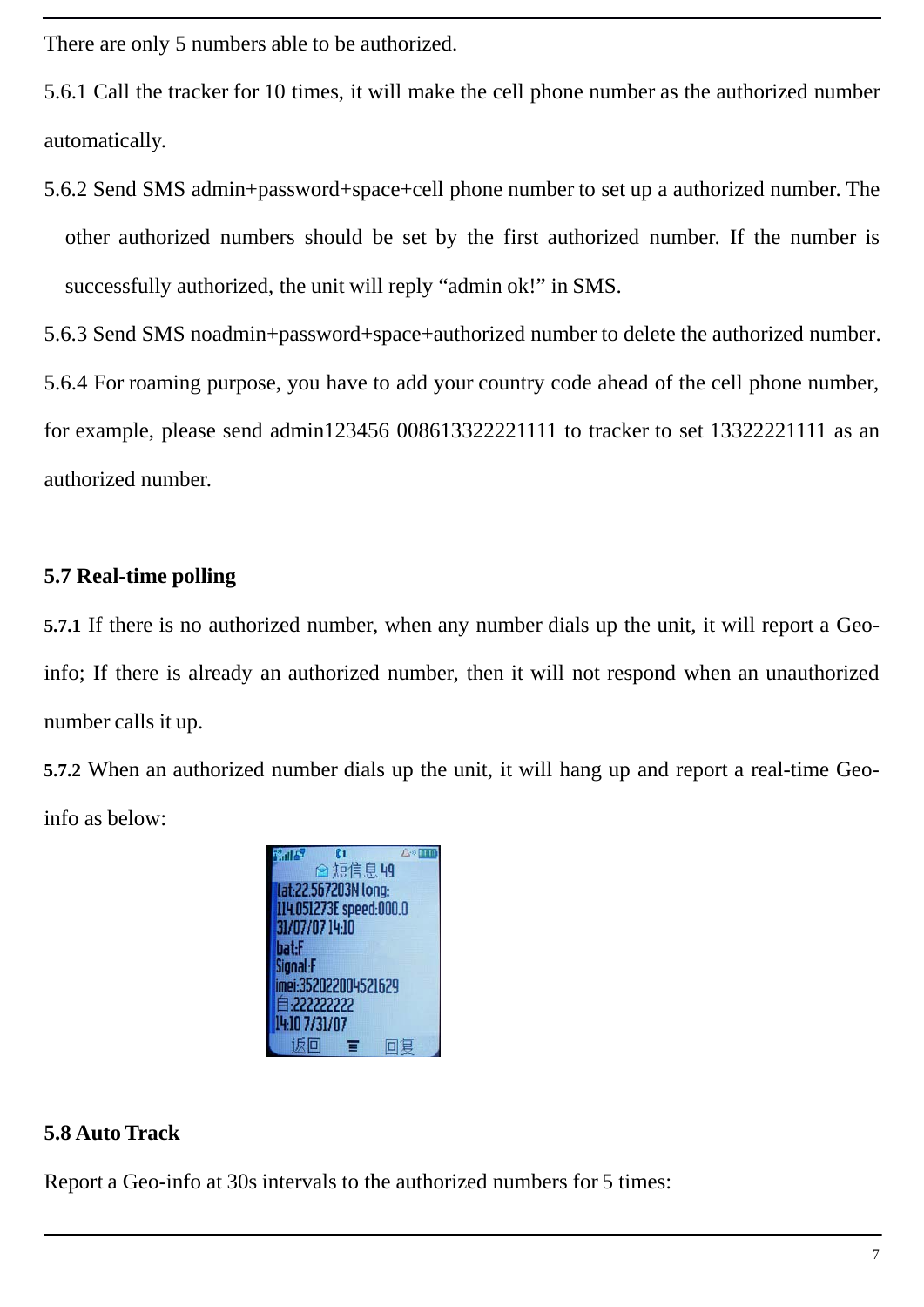5.8.1 Set up: Send SMS t030s005n+password to the unit, it will report the Geo-info at 30s intervals for 5 times.(s: second, m: minute, h: hour). The setting must be in 3 digits and at maximum 255 in value.

5.8.2 Send SMS t030s\*\*\*n+password to the unit, it will reply SMS heaps of times

5.8.3 Cancel: Send notn+password to delete the " auto track "

Remark: the interval must not be less than 30s.

#### **5.9 Voice Surveillance**

In this mode, the user can dial up the unit to monitor the voice (please refer to **5.10** for instruction).

#### **5.10 Modes switch between "track" and "monitor"**

**5.10.1.** The default mode is "track".

**5.10.2.** Send SMS monitor+password to the unit, and it will reply "monitor ok!" and switch to "monitor" mode.

**5.10.3.** Send SMS tracker+password to the unit, it will reply "tracker ok!" and restore to "track" mode.

#### **5.11 Geo-fence**

Set up a geo-fence for the unit to restrict its movements within a district. The unit will send the message to the authorized numbers when it breaches the district.

5.11.1 Set up: When the unit stays immobile in a place for 3-10 minutes, the user can Send SMS stockade+password+space+longitude,latitude;longitude,latitude to unit to set the restricted district. In case of breach, it will send SMS "stockade!+geo-info" to the authorized numbers.

Remark : The first longitude& latitude is coordinate of the top left corner of the Geo-fence,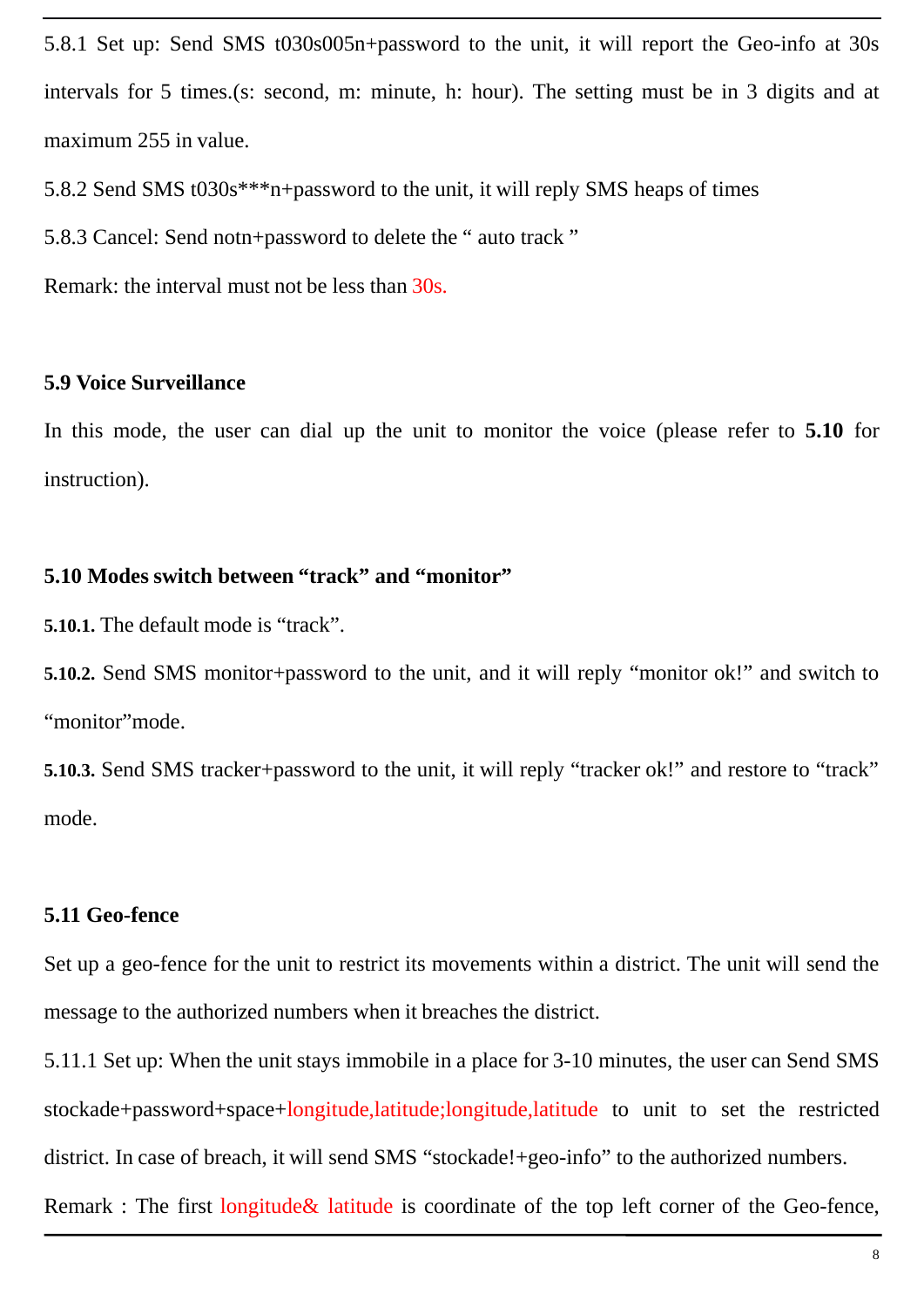while the second longitude & latitude is the coordinate of the bottom right corner. It will alarm one time in each setting.

5.11.2 Cancel: Send SMS nostockade+password to deactivate this function.

This function will be out of effect after the unit moves outside the district.

#### **5.12 Movement alert**

5.12.1 Set up: When the unit stays immobile in a place for 3-10 minutes, the user can send SMS move+password to the unit, then the unit will reply "move ok!". In case of such a movement, it will send SMS "Move" along with a Geo-info to the authorized numbers. It will alarm one time in each setting.

5.12.2 Cancel: Send SMS nomove+password to deactivate the movement alert.

Remark: This function will be out of effect after the unit moves outside the district.

#### **5.13 Overspeed alert:**

5.13.1 Set up: Send SMS speed+password+space+080 to the unit (suppose the speed is 80km/h), and it will reply "speed ok!". When the target moves exceeding 80 km/h, the unit will send SMS speed+080!+Geo-info to the authorized numbers. It will alarm one time in each setting.

5.13.2 Cancel: Send SMS nospeed+password to deactivate the overspeed alert

Remark: It is recommended that the speed alarm is set at not less than 50km/h. For below that rate, it may cause the excursion of the GPS signal influenced by clounds etc.

#### **5.14 IMEI checking:**

Send SMS imei+password to the unit to check the IMEI number.

#### **5.15 SOS button**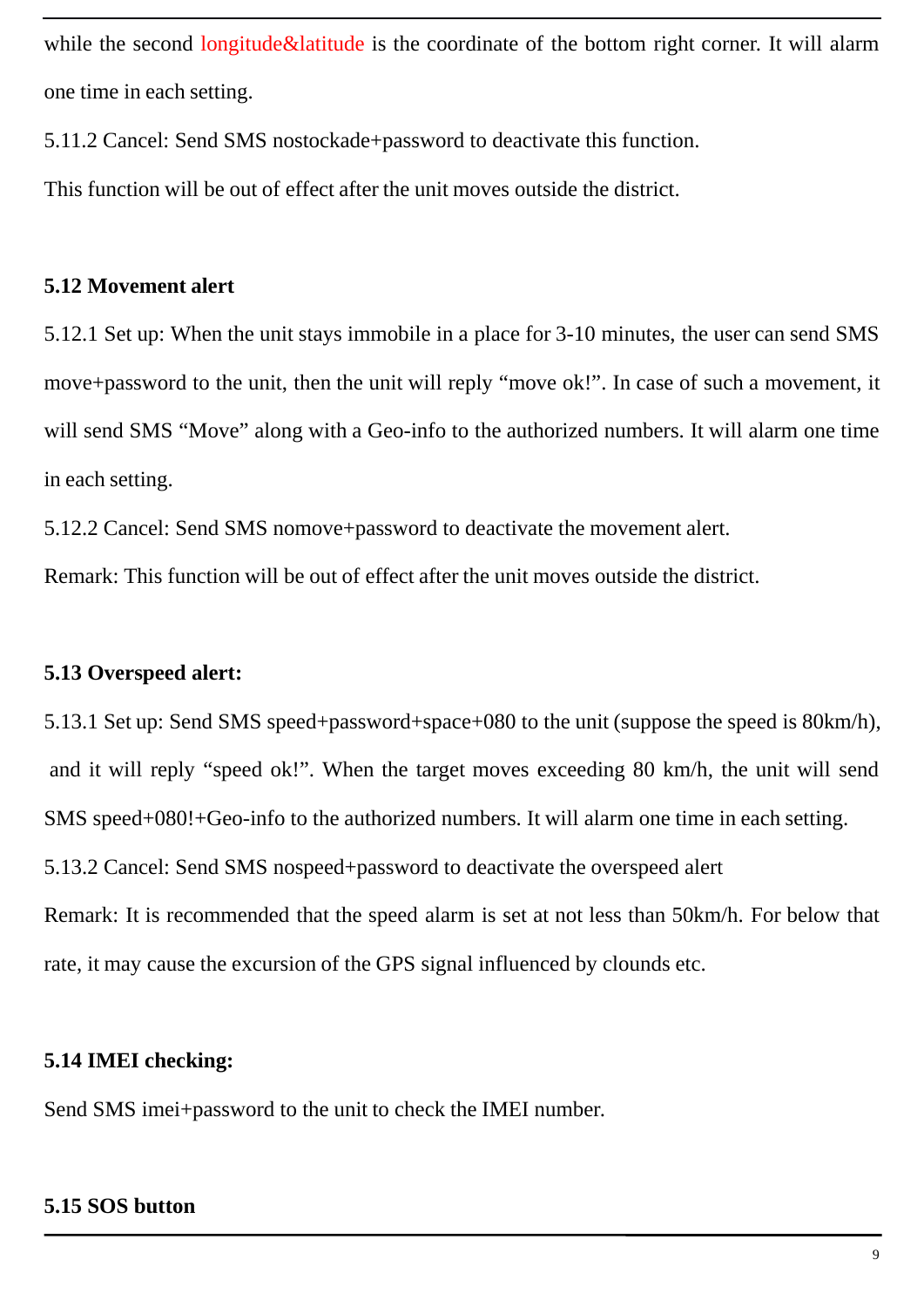Press the SOS for 3 second, it will send " help me !+ Geo-info" to all the authorized numbers every 3 minutes. It will stop sending such a SMS when any authorized number reply SMS "help me!" to the tracker.

#### **5.16 Low battery alert**

It begins to alert when it is 3.7V and sends you SMS in 30m interval.

SMS format: low battery+Geo-info.

#### **5.17 Hidden number tracking**

When a hidden authorized number calls the tracker, the tracker will reply SMS with the hidden number&Geo-info to all the authorized numbers.

5.17.1 Send SMS "hide number" to set up the hidden number.

5.17.2 Send SMS "nohide number" to delete the hidden number.

#### 5.18 **SMS center**

5.18.1 Send SMS adminsms+password+space+cell phone number to set the SMS center.

If the SMS center is set up, when an authorized number sends SMS to the tracker, the tracker

will reply a SMS with Geo-info  $\&$  authorized number to SMS center.

5.18.2 Send SMS noadminsms+password to cancel the SMS center.

Response SMS format: authorized number+Geo-info

#### 5.19 **GPRS setting**

In order to use GPRS function, the user needs to set IP, Port and APN ( access point name ) by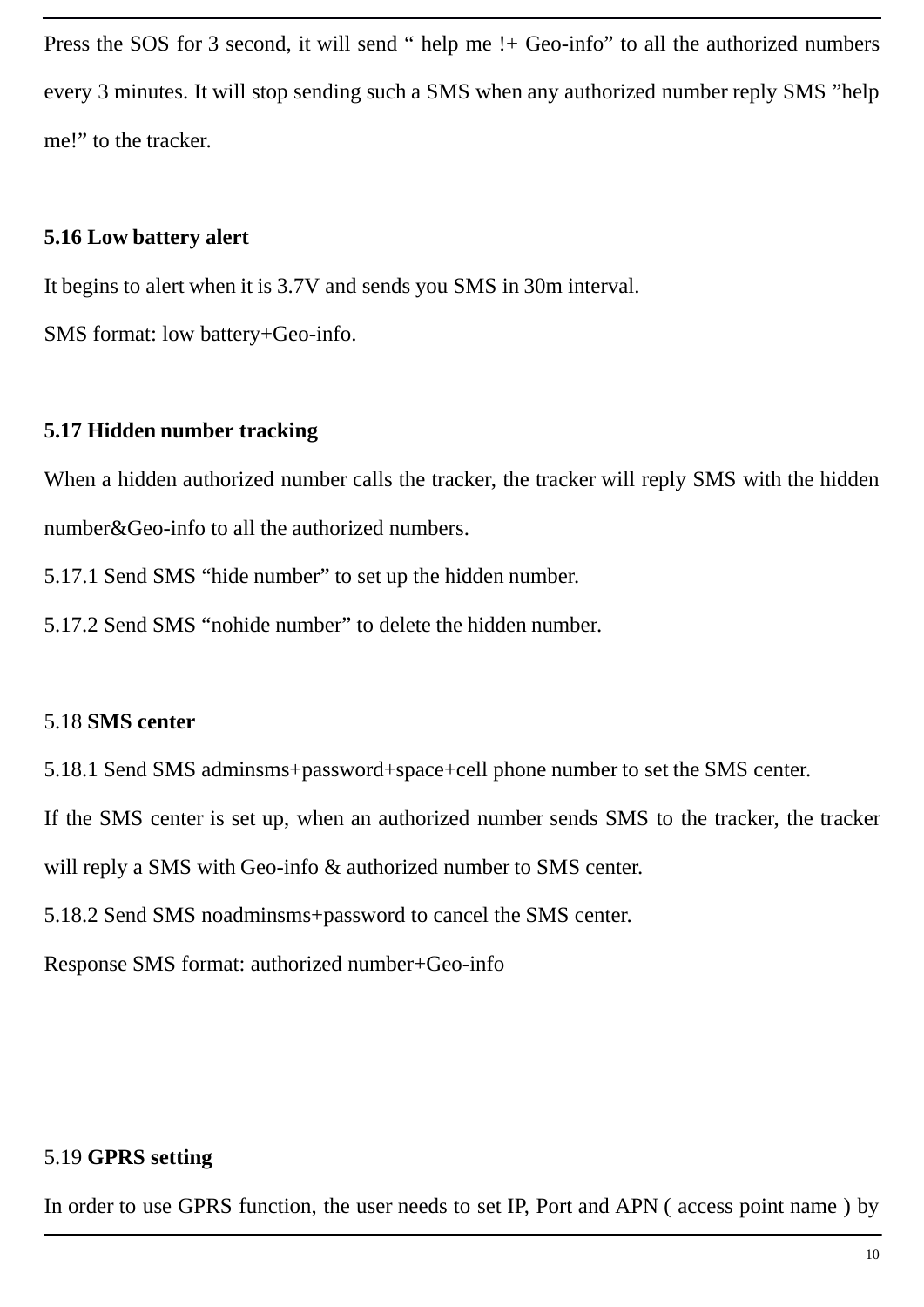sending SMS commands.

5.19.1 Set an IP address and port:

Setup: Send SMS adminip+123456+space+IP address+space+port.

If setup successful, the tracker will reply SMS adminip ok

Cancel: Send SMS noadminip+123456

5.19.2 Set APN

Setup: Send SMS apn+123456+space+specify apn.

If setup successful, the tracker will reply SMS "APN ok".

P.S. The old APN will be invalid when you set a new APN.

As soon as the IP & Port & APN are set up, the user can make a call or send SMS to tracker. The

tracker will hand up the telephone and report the coordinates to IP address.

The message sent by tracker to IP address is as following:

Serial number + authorized number + GPRMC + GPS signal indicator + command + IMEI

number + CRC16 checksum.

For example, it will send GPS coordinates as below illustrated



# **6 Cautions**